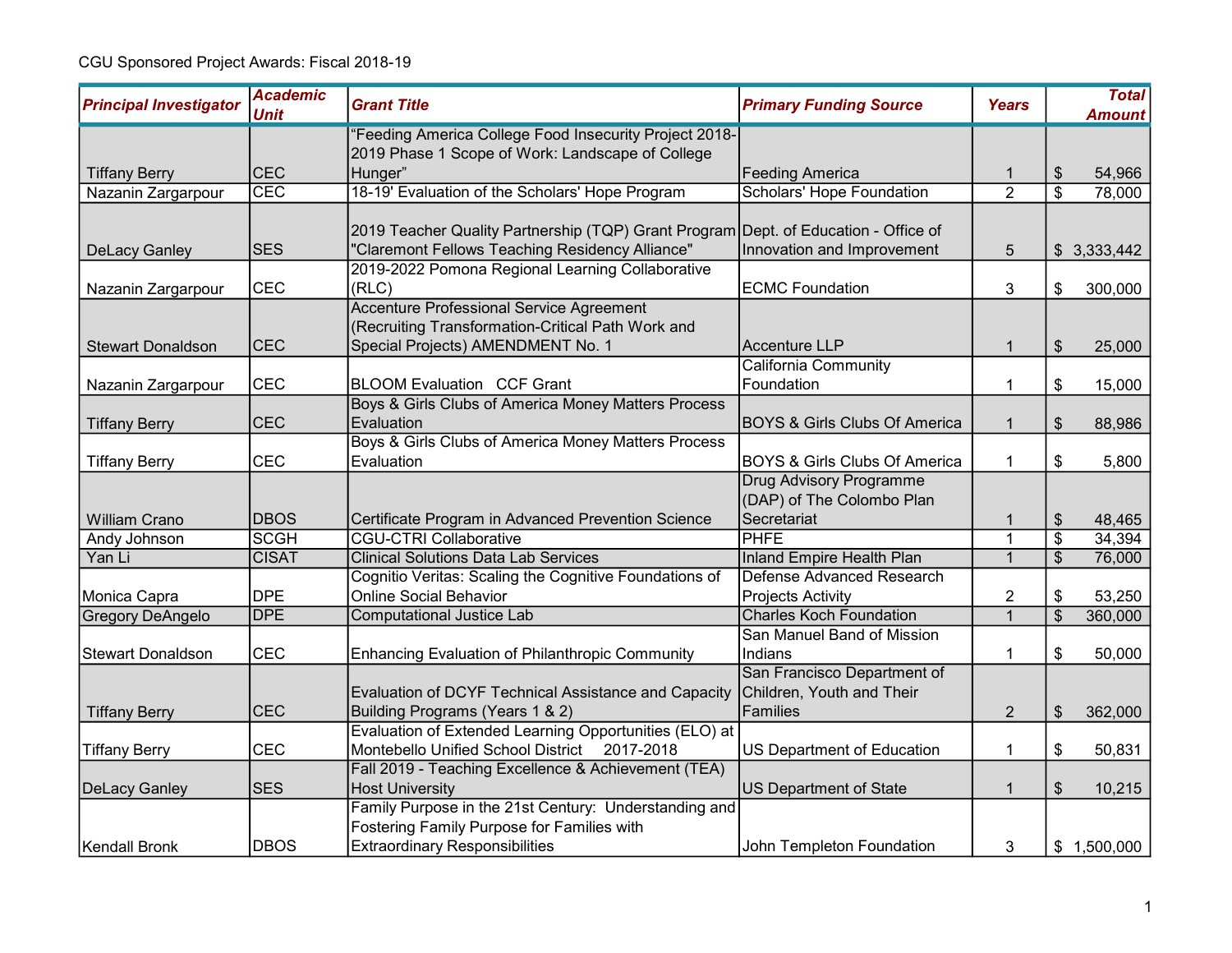| <b>Principal Investigator</b> | <b>Academic</b><br><b>Unit</b> | <b>Grant Title</b>                                                                                                | <b>Primary Funding Source</b>                | <b>Years</b>   |                          | <b>Total</b><br><b>Amount</b> |
|-------------------------------|--------------------------------|-------------------------------------------------------------------------------------------------------------------|----------------------------------------------|----------------|--------------------------|-------------------------------|
|                               |                                |                                                                                                                   | <b>Riverside University Health</b>           |                |                          |                               |
| <b>Stewart Donaldson</b>      | <b>CEC</b>                     | FY18/19 Professional Service Agreement                                                                            | System-Behavioral Health                     |                | \$                       | 120,137                       |
| Nazanin Zargarpour            | CEC                            | <b>CA Community Foundation</b>                                                                                    | <b>CA Community Foundation</b>               | $\mathbf 1$    | $\overline{\mathcal{S}}$ | 50,000                        |
| Nazanin Zargarpour            | CEC                            | Human Trafficking Legal Services Evaluation Project                                                               | LA Center for Law & Justice                  | $\overline{2}$ | $\overline{\mathcal{S}}$ | 58,000                        |
|                               |                                |                                                                                                                   | <b>Executive Secretariat of the</b>          |                |                          |                               |
|                               |                                | International Advanced Certificate Program for Media-                                                             | Inter-American Drug Abuse                    |                |                          |                               |
| William Crano                 | <b>DBOS</b>                    | <b>Based Prevention</b>                                                                                           | <b>Control Commission</b>                    |                | \$                       | 101,130                       |
| <b>Stewart Donaldson</b>      | CEC                            | John Templeton Foundation Consulting Agreement                                                                    | <b>John Templeton Foundation</b>             | $\mathbf{1}$   | $\overline{\mathcal{S}}$ | 8,000                         |
|                               |                                |                                                                                                                   | United States Agency for                     |                |                          |                               |
|                               |                                |                                                                                                                   | International                                |                |                          |                               |
|                               |                                | Monitoring and Evaluation Support Activity in Bosnia                                                              | Development/Bosnia &                         |                |                          |                               |
| Ann Doucette                  | CEC                            | and Herzegovina (2019-YEAR 4,)                                                                                    | Herzegovina                                  | 1              | \$                       | 59,959                        |
|                               | <b>Drucker</b>                 | Organizational Network Leadership - the State of the                                                              | Industrial Relations Counselors,             |                |                          |                               |
| Roland Deiser                 | School                         | Practice                                                                                                          | Inc.                                         | $\mathbf 1$    | \$                       | 80,000                        |
|                               |                                |                                                                                                                   | Institute of Museum and Library              |                |                          |                               |
| Toni Guglielmo                | <b>GLI</b>                     | Polaris: The Museum Mentor Network                                                                                | Services                                     |                | \$                       | 483,764                       |
| Nazanin Zargarpour            | CEC                            | Pomona Regional Learning Collaborative                                                                            | <b>College Future Foundation</b>             | $\overline{1}$ | $\overline{\$}$          | 190,000                       |
| Nazanin Zargarpour            | <b>CEC</b>                     | Pomona Regional Learning Collaborative                                                                            | <b>Inland Empire United Way</b>              | $\mathbf 1$    | \$                       | 7,500                         |
|                               |                                | Professional Service Agreement - Next Gen Leadership                                                              |                                              |                |                          |                               |
| <b>Stewart Donaldson</b>      | <b>CEC</b>                     | Research                                                                                                          | Accenture LLP                                | $\mathbf 1$    | $\frac{1}{2}$            | 6,750                         |
|                               |                                | Professional Service Agreement - Recruiting                                                                       |                                              |                |                          |                               |
| <b>Stewart Donaldson</b>      | <b>CEC</b>                     | Transformation                                                                                                    | Accenture LLP                                | 1              | \$                       | 107,500                       |
|                               |                                | Research on the Application of Machine Learning in                                                                | Traffic Control Technology Co. -             |                |                          |                               |
| <b>Zining Yang</b>            | <b>DPE</b>                     | Railway                                                                                                           | Beijing, China                               | 1              | $\frac{1}{2}$            | 50,000                        |
|                               |                                | Sleep and Cancer: Evaluation of Risk and Insights into                                                            | National Institutes of Health                |                |                          |                               |
| Jessica DeHart                | <b>SCGH</b>                    | Mechanisms                                                                                                        | (NIH)                                        | 1              | \$                       | 18,328                        |
|                               |                                | Sleep and Cancer: Evaluation of Risk and Insights into                                                            |                                              |                |                          |                               |
| Jessica DeHart                | <b>SCGH</b>                    | Mechanisms                                                                                                        | National Institutes of Health                | 1              | \$                       | 28,947                        |
| Yan Li                        | <b>CISAT</b>                   | Software Requirement Specification for the<br>Environmental Health Risk Assessment Prioritization<br>(EHRAP) Tool | National Environmental Health<br>Association | 1              | \$                       | 66,000                        |
|                               | <b>Drucker</b>                 |                                                                                                                   |                                              |                |                          |                               |
| <b>Rick Wartzman</b>          | Institute                      | South Bend Lifelong Learning System (PHASE 2)                                                                     | Walmart Inc.                                 | $\overline{2}$ | $\frac{1}{2}$            | 1,000,000                     |
| <b>William Crano</b>          | <b>DBOS</b>                    | Stopping Diabetes in its Tracks - YEAR 2                                                                          | <b>UniHealth Foundation</b>                  | $\overline{2}$ | $\overline{\mathcal{S}}$ | 72,045                        |
| <b>Tiffany Berry</b>          | <b>CEC</b>                     | The LAUSD's Beyond the Bell and the LA84 Foundation<br>Sports Programs: Linking Quality with Outcomes             | <b>LA84 Foundation</b>                       | $\mathbf 1$    | $\frac{1}{2}$            | 61,997                        |